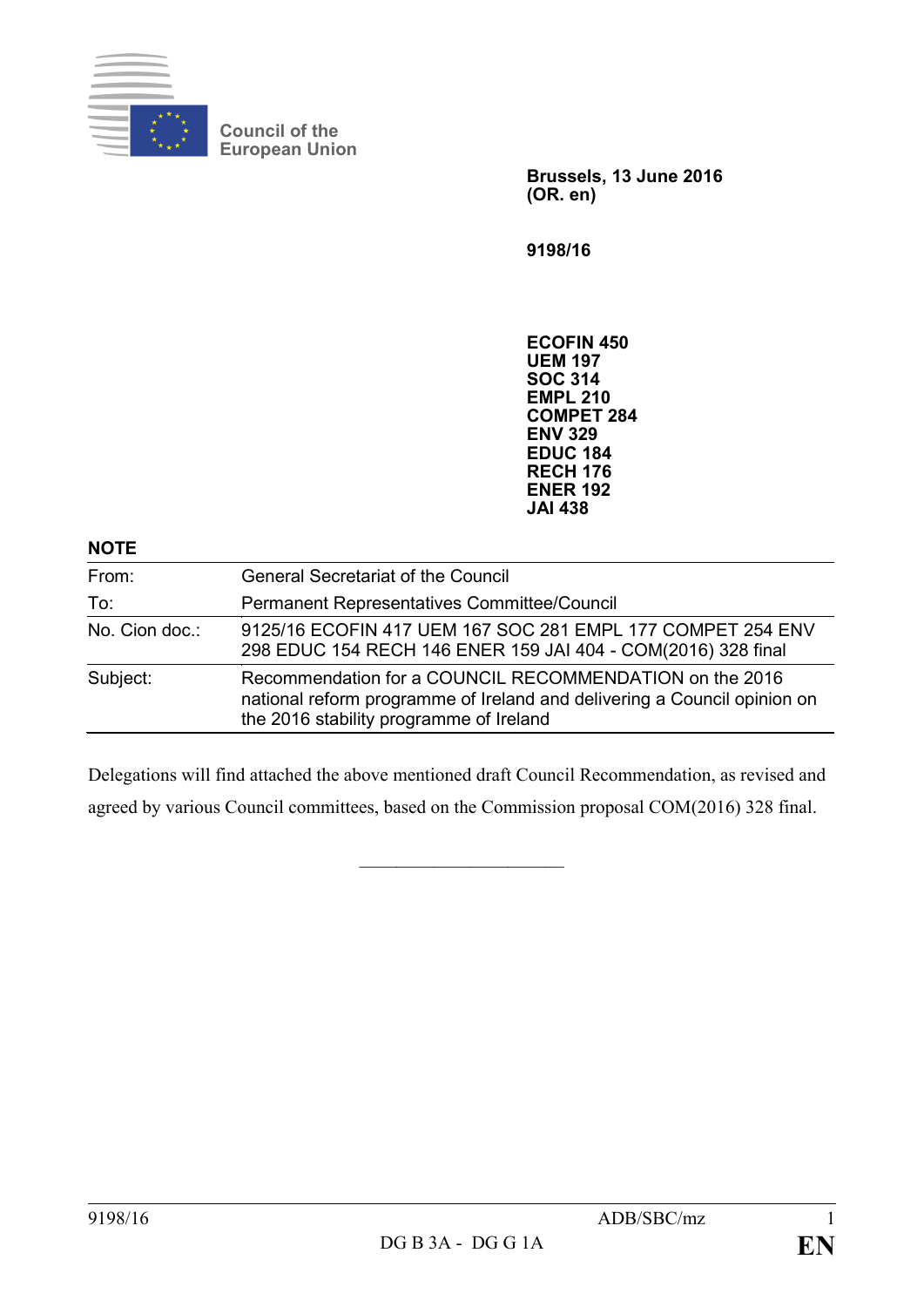## **COUNCIL RECOMMENDATION**

## **of…**

## **on the 2016 National Reform Programme of Ireland and delivering a Council opinion on the 2016 Stability Programme of Ireland**

## THE COUNCIL OF THE EUROPEAN UNION,

Having regard to the Treaty on the Functioning of the European Union, and in particular Articles 121(2) and 148(4) thereof,

Having regard to Council Regulation (EC) No 1466/97 of 7 July 1997 on the strengthening of the surveillance of budgetary positions and the surveillance and coordination of economic policies<sup>[1](#page-1-0)</sup>, and in particular Article 5(2) thereof,

Having regard to Regulation (EU) No 1176/2011 of the European Parliament and of the Council of 16 November 2011 on the prevention and correction of macroeconomic imbalances**[2](#page-1-1)** , and in particular Article 6(1) thereof,

Having regard to the recommendation of the European Commission,

Having regard to the resolutions of the European Parliament,

Having regard to the conclusions of the European Council,

<span id="page-1-0"></span>**<sup>1</sup>** OJ L 209, 2.8.1997, p. 1.

<span id="page-1-1"></span>**<sup>2</sup>** OJ L 306, 23.11.2011, p. 25.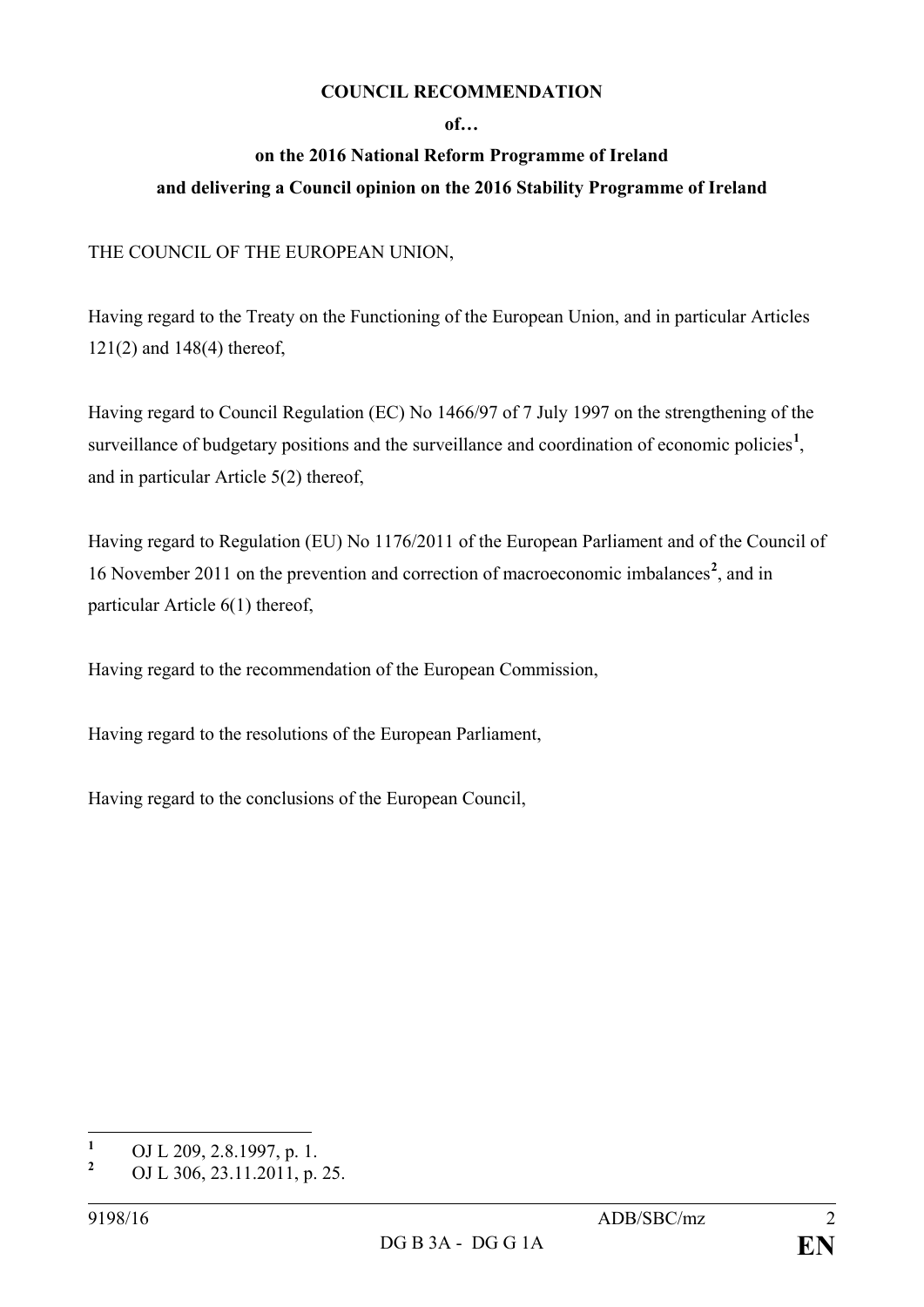Having regard to the opinion of the Employment Committee,

Having regard to the opinion of the Economic and Financial Committee,

Having regard to the opinion of the Social Protection Committee,

Having regard to the opinion of the Economic Policy Committee,

Whereas:

(1) On 26 November 2015, the Commission adopted the Annual Growth Survey, marking the start of the 2016 European Semester for economic policy coordination. The priorities of the Annual Growth Survey were endorsed by the European Council on 17-18 March 2016. On 26 November 2015, on the basis of Regulation (EU) No 1176/2011, the Commission adopted the Alert Mechanism Report, in which it identified Ireland as one of the Member States for which an in-depth review would be carried out. On the same day, the Commission adopted a recommendation for a Council Recommendation on the economic policy of the euro area. This Recommendation was endorsed by the European Council on 18-19 February 2016 and adopted by the Council on 8 March 2016**[3](#page-2-0)** . As a country whose currency is the euro and in view of the close interlinkages between the economies in the economic and monetary union, Ireland should ensure the full and timely implementation of the Recommendation.

<span id="page-2-0"></span>**<sup>3</sup>** OJ C 96, 11.3.2016, p. 1.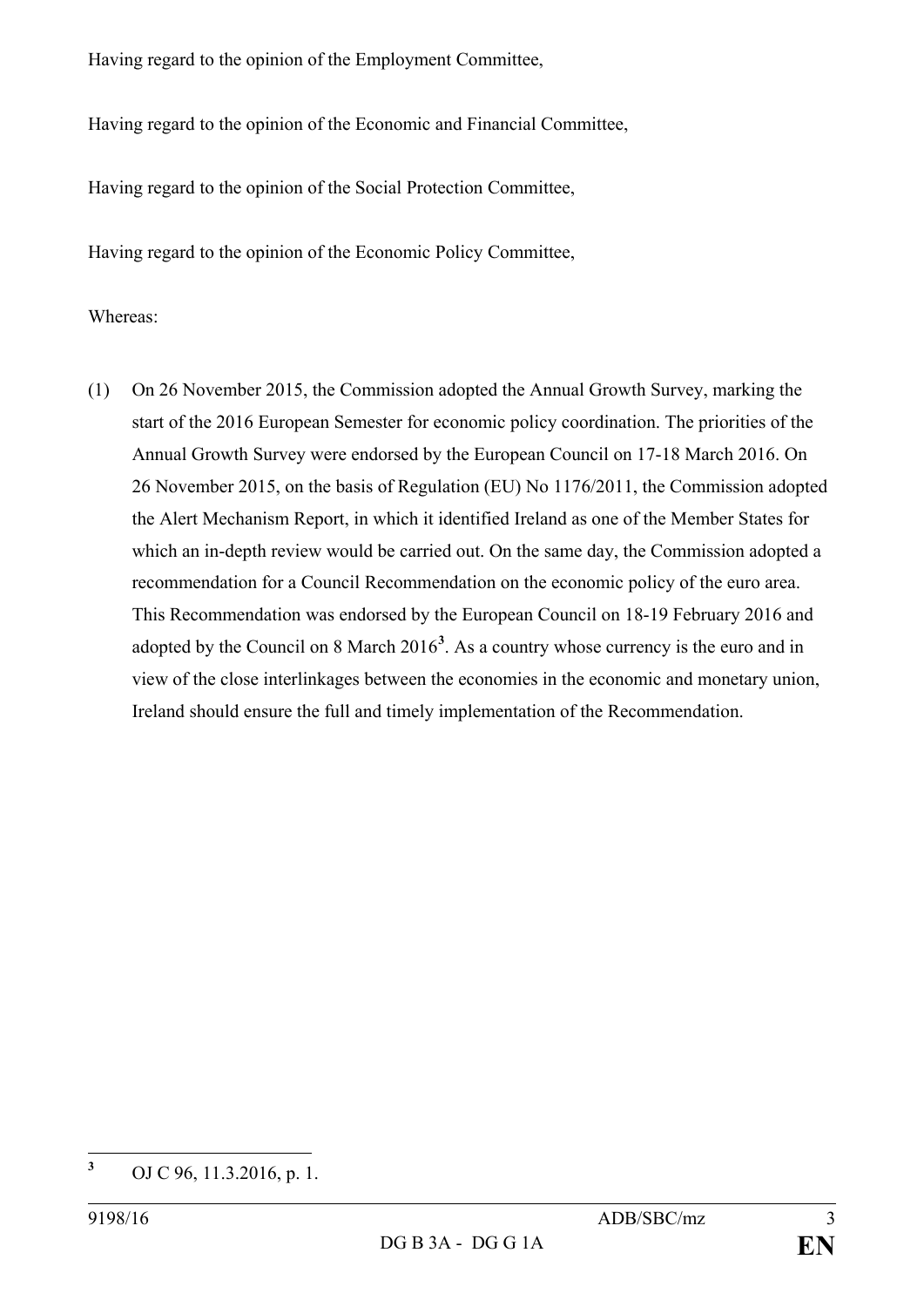- (2) The 2016 country report for Ireland was published on 26 February 2016. It assessed Ireland's progress in addressing the country-specific recommendations adopted by the Council on 14 July 2015 and Ireland's progress towards its national Europe 2020 targets. It also included the in-depth review under Article 5 of Regulation (EU) No 1176/2011. On 8 March 2016, the Commission presented the results of the in-depth review. The Commission's analysis leads it to conclude that Ireland is experiencing macroeconomic imbalances. In particular, it is essential to tackle the large stocks of net external liabilities and of public and private debt which constitute vulnerabilities, despite improvements.
- (3) On 29 April 2016, Ireland submitted its 2016 National Reform Programme and its 2016 Stability Programme. In order to take account of their interlinkages, the two programmes have been assessed at the same time.
- (4) Relevant country-specific recommendations have been addressed in the programming of the European Structural and Investment Funds for the 2014-2020 period. As foreseen in Article 23 of Regulation (EU) No 1303/2013 of the European Parliament and of the Council**[4](#page-3-0)** , where it is necessary to support the implementation of relevant Council recommendations, the Commission may request a Member State to review and propose amendments to its Partnership Agreement and relevant programmes. The Commission has provided further details on how it would make use of this provision in guidelines on the application of the measures linking the effectiveness of the European Structural and Investment Funds to sound economic governance.

<span id="page-3-0"></span>**<sup>4</sup>** Regulation (EU) No 1303/2013 of the European Parliament and of the Council of 17 December 2013 laying down common provisions on the European Regional Development Fund, the European Social Fund, the Cohesion Fund, the European Agricultural Fund for Rural Development and the European Maritime and Fisheries Fund and laying down general provisions on the European Regional Development Fund, the European Social Fund, the Cohesion Fund and the European Maritime and Fisheries Fund and repealing Council Regulation (EC) No 1083/2006 (OJ L 347, 20.12.2013, p. 320).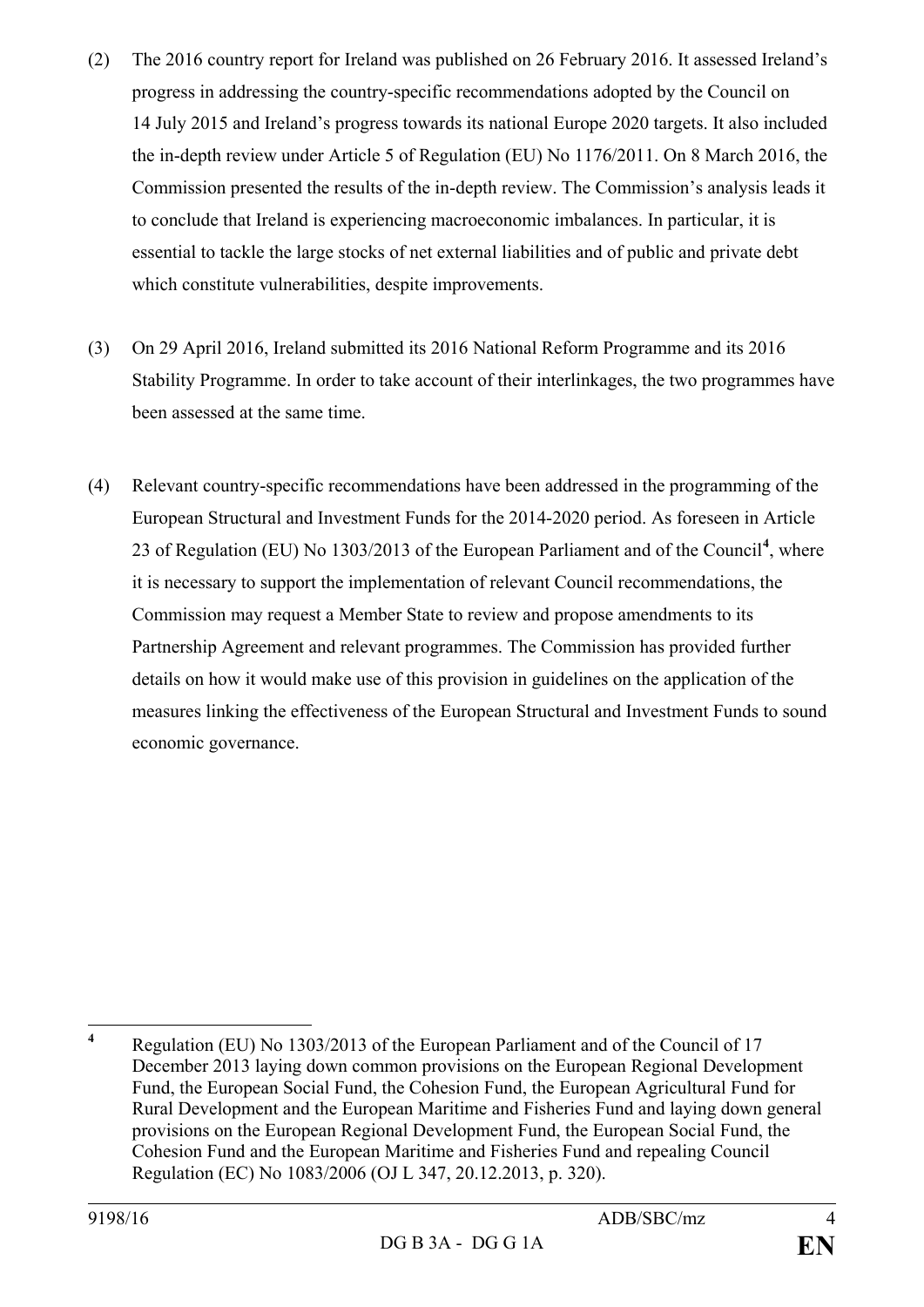- (5) Following the abrogation of the excessive deficit procedure, Ireland is in the preventive arm of the Stability and Growth Pact and subject to the transitional debt rule. In its 2016 Stability Programme, which is based on a no-policy-change assumption, the Government plans gradual improvements of the headline balance until reaching a surplus of 0,4% of GDP in 2018. The revised medium-term budgetary objective − a structural deficit of 0,5% of GDP – is expected to be reached in 2018. However, the annual change in the recalculated**[5](#page-4-0)** structural balance of 0,1 % of GDP in 2016 does not ensure sufficient progress towards the medium-term budgetary objective. According to the Stability Programme, the government debt-to-GDP ratio is expected to fall to 88,2 % in 2016 and to continue declining to 85,5 % in 2017. The macroeconomic scenario underpinning these budgetary projections is plausible. However, the measures needed to support the planned deficit targets from 2017 onwards have not been sufficiently specified. Based on the Commission 2016 spring forecast, there is a risk of some deviation from the recommended fiscal adjustment in 2016, while Ireland is projected to be compliant in 2017 under unchanged policies. Ireland is forecast to comply with the transitional debt rule in 2016 and 2017. Based on its assessment of the Stability Programme and taking into account the Commission 2016 spring forecast, the Council is of the opinion that Ireland is expected to broadly comply with the provisions of the Stability and Growth Pact. Nevertheless, further measures will be needed to ensure compliance in 2016.
- (6) Efforts to broaden the tax base have been limited and recent tax measures have focused on cuts and reliefs. Further progress should be made towards making the tax system more efficient and growth-friendly. The Irish authorities conduct a rolling programme of tax expenditure reviews, the results of which are published in an annual report. However, the review process does not cover VAT-related tax expenditures and there is still scope to broaden the tax base through increases in the least distortionary taxes.

<span id="page-4-0"></span>**<sup>5</sup>** The structural balance as recalculated by the Commission based on the information in the Convergence Programme, following the commonly agreed methodology.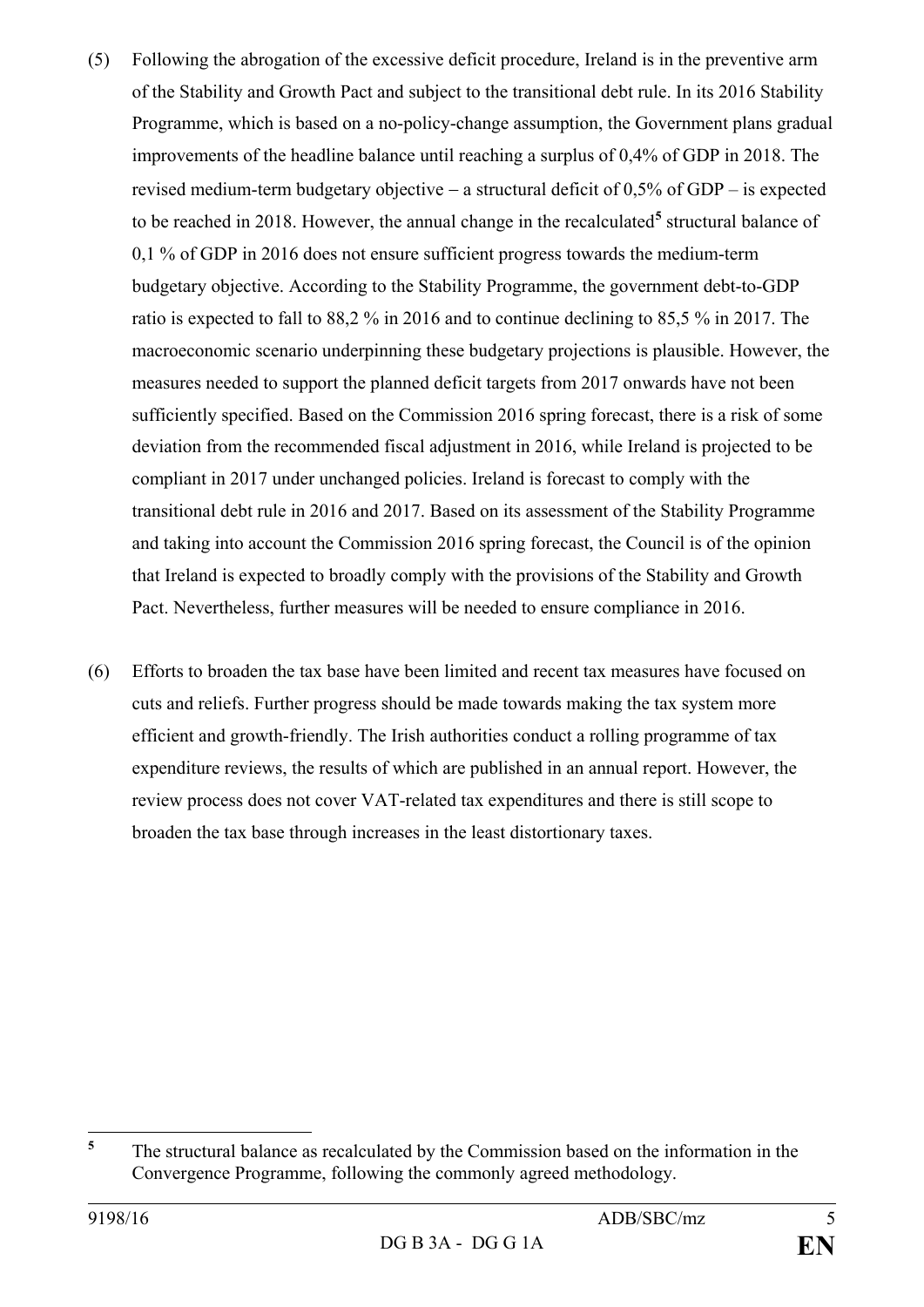- (7) Cost-effectiveness, equal access and sustainability remain critical challenges to the healthcare system. Specific strands of reforms are progressing, but spending on pharmaceuticals, in particular owing to the high cost of single-supplier medicines, continues to weigh on cost effectiveness. Financial management and information systems remain weak and unequal access to primary care is still an issue. Approximately 40 % of the population has free access to general practitioners, while the rest bear the full cost. Significant uncertainty surrounds the broad reform of the healthcare system as the universal health insurance model is in a quandary.
- (8) Infrastructure needs should be addressed in order to promote durable and balanced growth in the future. Following a peak of 5,2 % of GDP in 2008, public investment fell to a low of 1,8 % of GDP in 2013 before slightly recovering in 2014, when it was still well below the EU average. In addition, the crisis appears to have led to a structural shift in the composition of general government expenditure away from investment towards current spending. In 2010- 2013, capital expenditure averaged only 4,8 % of the total, less than half the long-term average during 1995-2008. Seven years of sharply reduced government investment have had a negative impact on the quality and adequacy of infrastructure and the government support for intangible investments. There are key weaknesses in housing, water, public transport and climate change mitigation capacity. Demand for new housing currently exceeds supply by a wide margin in the country's main urban areas. As a result, residential property prices and rents in urban areas increased sharply in 2014, before growth slowed in 2015. There is currently no evidence of over-valuation, but constraints limiting the construction sector and the supply of housing, including some linked to public infrastructure, could generate risks of imbalances if they are not resolved. The shift in government expenditure has also affected public sector support to R&D and innovation, which was below 2007 levels in 2014. Currently, in terms of public R&D as a percentatge of GDP, Ireland ranks 22nd in the Union. This has a negative impact on the competitiveness of SMEs.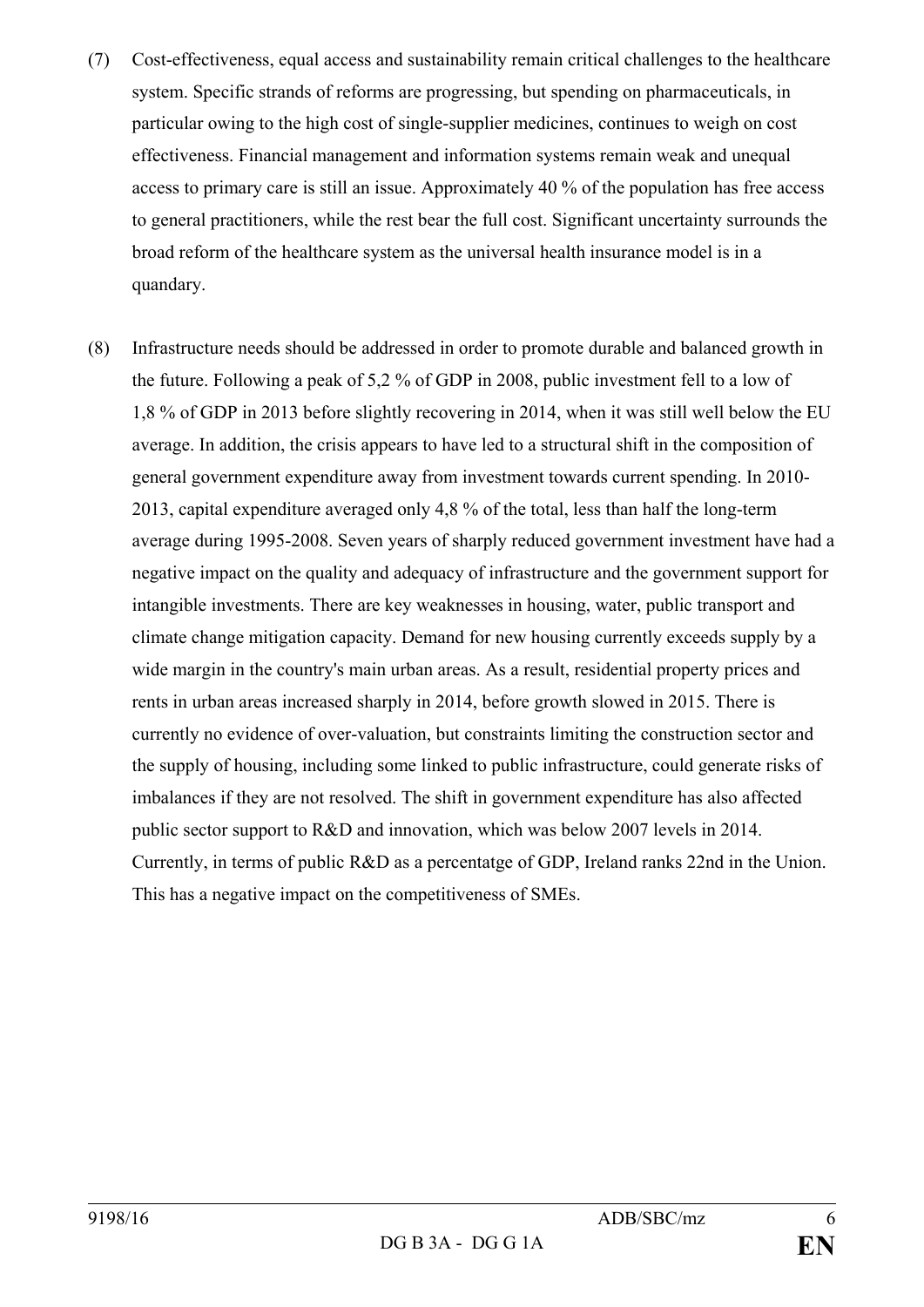- (9) Unemployment has fallen below the EU average and in March 2016 stood at 8,6 %. However, long-term unemployment and the low work intensity of households remain sources of concern. In particular, although the rate of long-term unemployment has decreased over recent years, the proportion of unemployed who are long-term unemployed remains high at 56,3 % in the fourth quarter of 2015, above the EU average of 48,3 %. In 2014 (latest comparable data), the percentage of the population living in very low work intensity (VLWI) households was the highest in the EU at 21,1 % and was especially prevalent for single-parent households. The proportion of children (aged 0 to 17) at risk of poverty or social exclusion (AROPE) fell to 30,3 % in 2014 but remains higher than the EU average of 27,8 %. The corresponding AROPE figure for single-parent households (62,5 % in 2014) is much higher than the EU average (48,2 %).
- (10) Ireland has begun rollout of the JobPath Programme to address the needs of the long-term unemployed and is developing an activation approach to encourage those with the potential and desire to play a more active role in the labour force. The challenge remains to expand job support services to those traditionally excluded from the labour market, including people with a disability and those with caring responsibilities. Overall, the welfare system has worked well to contain the effects of the crisis on poverty and inequality, but barriers to inclusive growth remain. Some progress has been achieved in tapering benefits, but concerns persist about inactivity traps for certain households. As a percentage of wages, net childcare costs in Ireland are among the highest in the Union, the second highest for couples and the highest for single parents. Concerns remain over the quality of childcare provisions. For example, in 2014 the percentage of graduates working in the early childhood education and care sector (15 %) remained well below the recommended level. Skills mismatches remain and skills shortages have emerged in certain areas, while upskilling and reskilling opportunities remain insufficient, and the decrease in education expenditure could have a negative impact on educational outcomes in the future.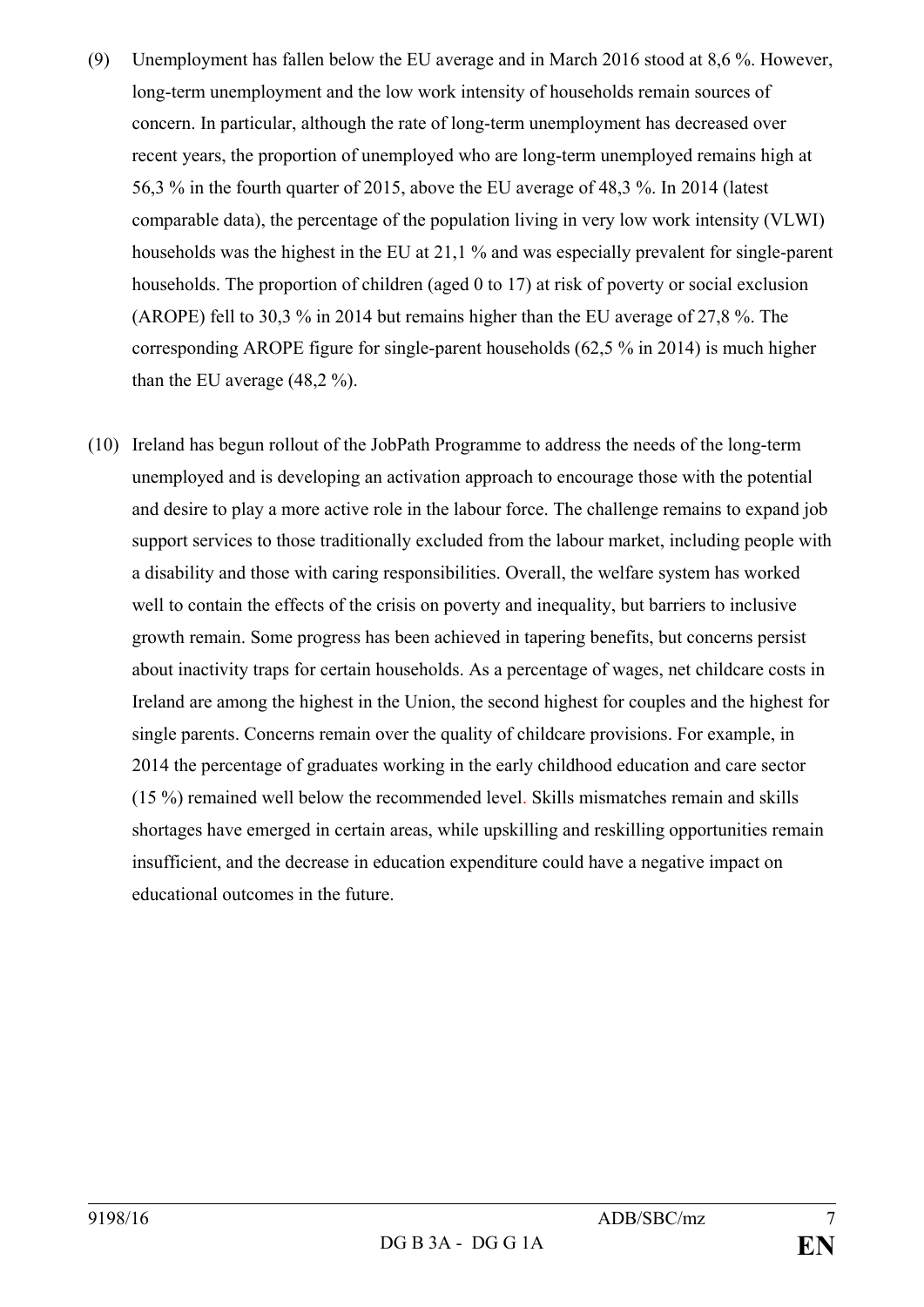- (11) The high leverage of the private sector reflects ongoing loan impairment issues. At the end of June 2015, private sector non-consolidated debt stood at 266,3 % of GDP, well above the euro area average. Although the non-performing loans ratio has been declining due to the economic recovery and restructuring activities, at the end of 2015 it remained among the highest in the euro area, at over 16 % of all domestic banks' loans. In addition, 14,7 % of the mortgage stock was in arrears at the end of 2015, while accounts in arrears of over two years represented almost 10 % of the total mortgage loan balance. While progress is being made, most mortgage restructuring is temporary, highlighting a risk of re-default, especially in the event of macroeconomic deterioration or external shock. Commercial real estate loans held by domestic banks and SME and business loans also remain areas of concern, with nonperforming loan ratios of 37,3 % and 13,8 % respectively. While progress is being made, it will take much more time and effort to restructure these accounts sustainably. Personal insolvency procedures, bankruptcy, examinership (court protection under Irish law for companies in difficulty) and other means of partial debt relief intended to restore households and business to viability remain under-utilised. The introduction of the central credit registry has been slow, despite being critical to support prudent lending.
- (12) The Legal Services Regulation Act 2015 has been signed into law, but, at a late stage in the process, concessions were made to the legal professions that significantly reduced the initial ambition of the reform. Implementation of the new framework is only just starting and it is too early to be fully confident that it will boost competition and reduce costs. Legal services are an input to all sectors of the economy and their cost has a bearing on Ireland's competitiveness. An actual reduction in costs can be achieved only if the competitionenhancing and cost-reducing provisions of the planned regulatory framework become law following public consultation processes or incorporated in regulations to be issued by the Legal Services Regulatory Authority.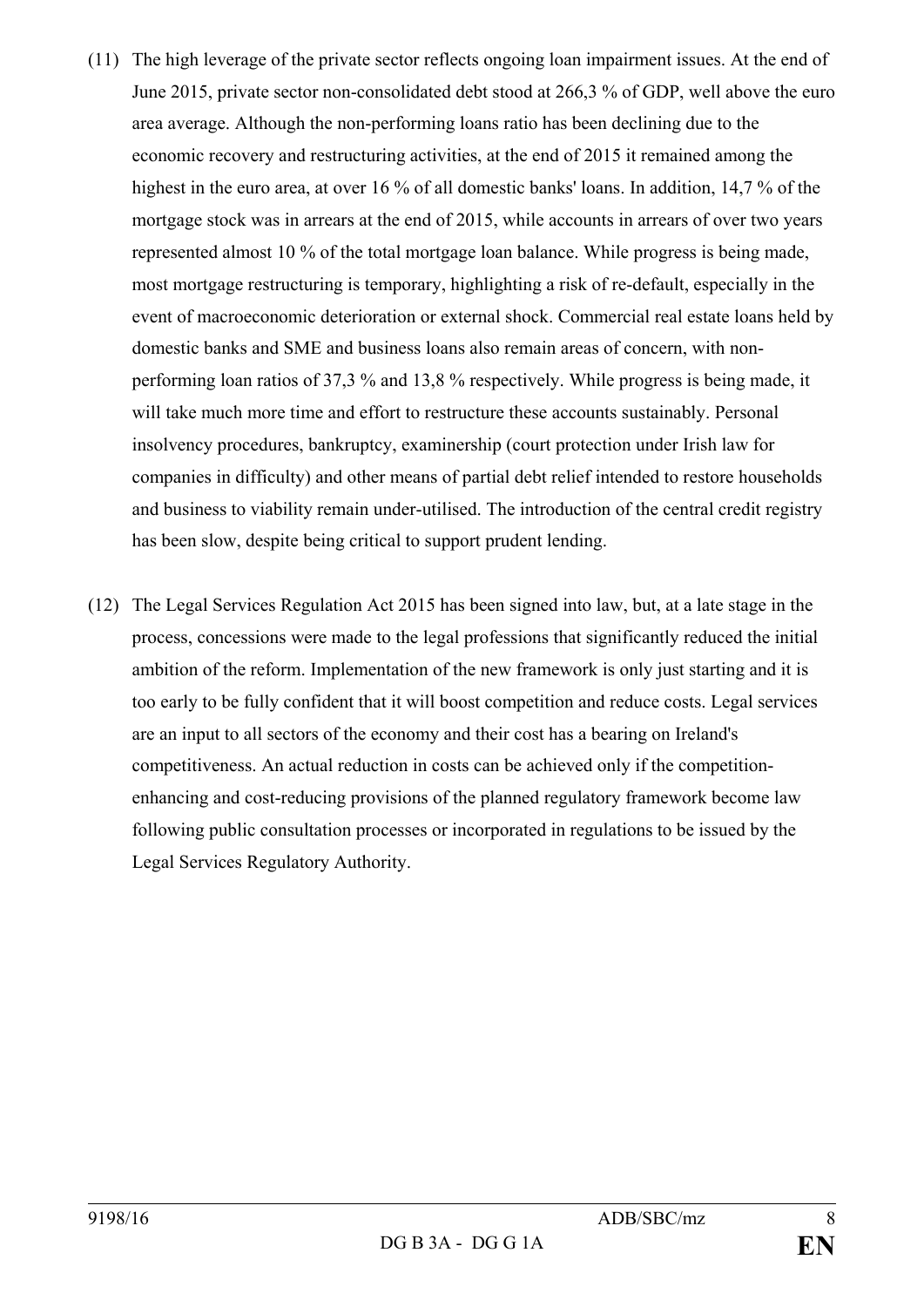- (13) In the context of the European Semester, the Commission has carried out a comprehensive analysis of Ireland's economic policy and published it in the 2016 country report. It has also assessed the Stability Programme and the National Reform Programme and the follow-up given to the recommendations addressed to Ireland in previous years. It has taken into account not only their relevance for sustainable fiscal and socio-economic policy in Ireland but also their compliance with EU rules and guidance, given the need to strengthen the EU's overall economic governance of the European Union by providing EU-level input into future national decisions. The recommendations under the European Semester are reflected in recommendations (1) to (3) below.
- (14) In the light of this assessment, the Council has examined the Stability Programme, and its opinion**[6](#page-8-0)** is reflected in particular in recommendation (1) below.
- (15) In the light of the Commission's in-depth review and this assessment, the Council has examined the National Reform Programme and the Stability Programme. Its recommendations under Article 6 of Regulation (EU) No 1176/2011 are reflected in recommendations (1) and (3) below.

<span id="page-8-0"></span>**<sup>6</sup>** Under Article 5(2) of Regulation (EC) No 1466/97.